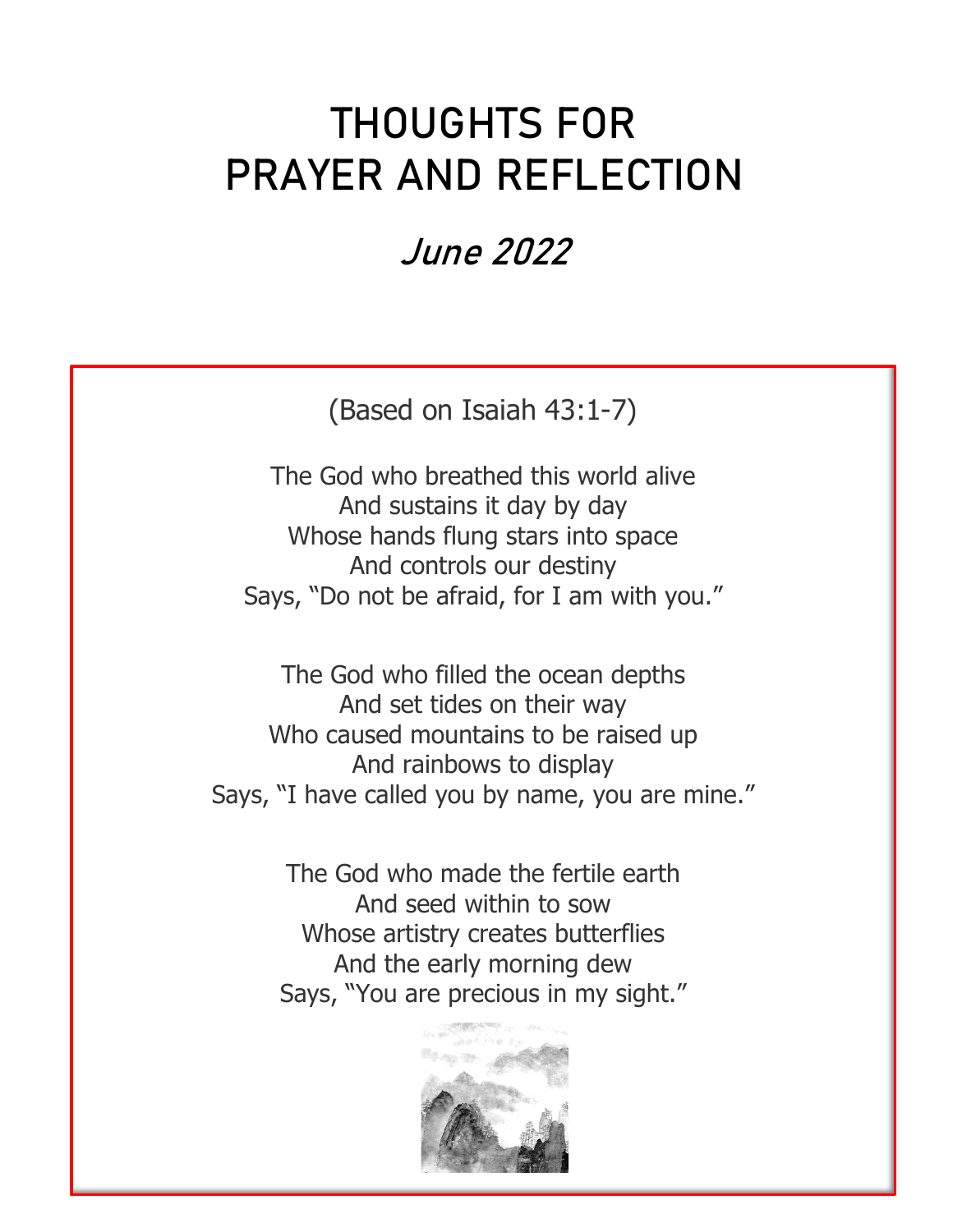| 1 <sup>st</sup>  | <b>Justin, martyr at Rome (d.167):</b> Only the one true God can take the risk of ruling by                                                                                             |
|------------------|-----------------------------------------------------------------------------------------------------------------------------------------------------------------------------------------|
|                  | relying on the power of humility and love. Stanley Hauerwas (b.1940)                                                                                                                    |
| 2 <sub>nd</sub>  | Week of Prayer for Reconciliation/Christian Unity: I keep the Lord always before                                                                                                        |
|                  | me; because he is at my right hand, I shall not be moved. Psalm 16:6                                                                                                                    |
| 3 <sup>rd</sup>  | Martyrs of Uganda (d.1886); Janani Luwum, martyr (d.1997); John XXIII, Bishop of                                                                                                        |
|                  | <b>Rome, reformer (d.1953):</b> Consult not your fears but your hopes and your dreams. Think                                                                                            |
|                  | not about your frustrations, but about your unfulfilled potential. Concern yourself not with                                                                                            |
|                  | what you tried and failed in, but with what it is still possible for you to do. Pope John X III                                                                                         |
| 4 <sup>th</sup>  | On the last day of the festival, the great day, while Jesus was standing there, he cried out,                                                                                           |
|                  | "Let anyone who is thirsty come to me, and let the one who believes in me drink. As the                                                                                                 |
|                  | scripture has said, "Out of the believer's heart shall flow rivers of living water." Now he said                                                                                        |
|                  | this about the Spirit which believers in him were to receive; for as yet there was no Spirit,                                                                                           |
|                  | because Jesus was not yet glorified. John 7:37-39                                                                                                                                       |
| 5 <sup>th</sup>  | Day of Pentecost: Bethlehem was God with us; Calvary was God for us; and Pentecost is                                                                                                   |
| 6 <sup>th</sup>  | God in us.                                                                                                                                                                              |
|                  | <b>Ember Day:</b> The Lord will keep you from all evil; he will keep your life. The Lord will keep                                                                                      |
| 7 <sup>th</sup>  | your going out and your coming in from this time on and forevermore. <i>Psalm 121:7-8</i>                                                                                               |
|                  | <b>Ember Day:</b> In the final analysis, the only available options are either to reject the cross                                                                                      |
|                  | and with it the core of the Christian faith or to take up one's cross, follow the Crucified and                                                                                         |
|                  | be scandalised ever anew by the challenge. Miroslav Volf (b.1956): Exclusion & Embrace -A<br>Theological Exploration of Identity, Otherness, and Reconciliation                         |
| 8 <sup>th</sup>  | <b>Ember Day:</b> I will sing of your steadfast love, O Lord, forever; with my mouth I will                                                                                             |
|                  | proclaim your faithfulness to all generations. Psalm 89:1                                                                                                                               |
| <b>gth</b>       | <b>Columba of Iona, abbot and missionary (d.597):</b> Now as he was going along and                                                                                                     |
|                  | approaching Damascus, suddenly a light from heaven flashed around him. He fell to the ground                                                                                            |
|                  | and heard a voice saying to him, "Saul, Saul, why do you persecute me?" He asked "Who are                                                                                               |
|                  | you Lord?" The reply came, "I am Jesus whom you are persecuting. But get up and enter the                                                                                               |
|                  |                                                                                                                                                                                         |
|                  | city, and you will be told what you are to do." The men who were travelling with him stood                                                                                              |
|                  | speechless because they heard the voice but saw no-one. Saul got up from the ground, and                                                                                                |
|                  | though his eyes were open, he could see nothing; so they led him by the hand and brought him                                                                                            |
|                  | into Damascus. For three days he was without sight, and neither ate nor drank. Acts 9:3-9                                                                                               |
| 10 <sup>th</sup> | <b>Ember Day:</b> Become aware of God, in whose presence you are while you pray  Then                                                                                                   |
|                  | take a formula of prayer and recite it with perfect attention both to the words you are saying                                                                                          |
|                  | and to the Person to whom you are saying them. John Climacus (525-606)                                                                                                                  |
| 11 <sup>th</sup> | <b>Barnabas, Apostle &amp; Martyr:</b> I will study the way that is blameless. When shall I attain it?                                                                                  |
|                  | I will walk with integrity of heart within my house; I will not set before my eyes anything                                                                                             |
| 12 <sup>th</sup> | that is base. Psalm 101:2                                                                                                                                                               |
|                  | <b>Trinity Sunday:</b> And now, my children, listen to me: happy are those who keep my                                                                                                  |
| 13 <sup>th</sup> | ways. Hear instruction and be wise; and do not neglect it. <i>Proverbs 8: 32-33</i>                                                                                                     |
|                  | Antony of Padua, missionary and teacher (d.1231): Whoever loves discipline loves                                                                                                        |
| 14 <sup>th</sup> | knowledge, but those who hate to be rebuked are stupid. Proverbs 12:1                                                                                                                   |
| 15 <sup>th</sup> | Anxiety weighs down the human heart, but a good word cheers it up. Proverbs 12:25<br><b>Evelyn Underhill, spiritual writer (d.1941):</b> As the beautiful does not exist for the artist |
|                  | and poet alone - though these can find in it more poignant depths of meaning than other                                                                                                 |
|                  | men - so the world of Reality exists for all; and all may participate in it, unite with it,                                                                                             |
|                  | according to their measure and to the strength and purity of their desire.                                                                                                              |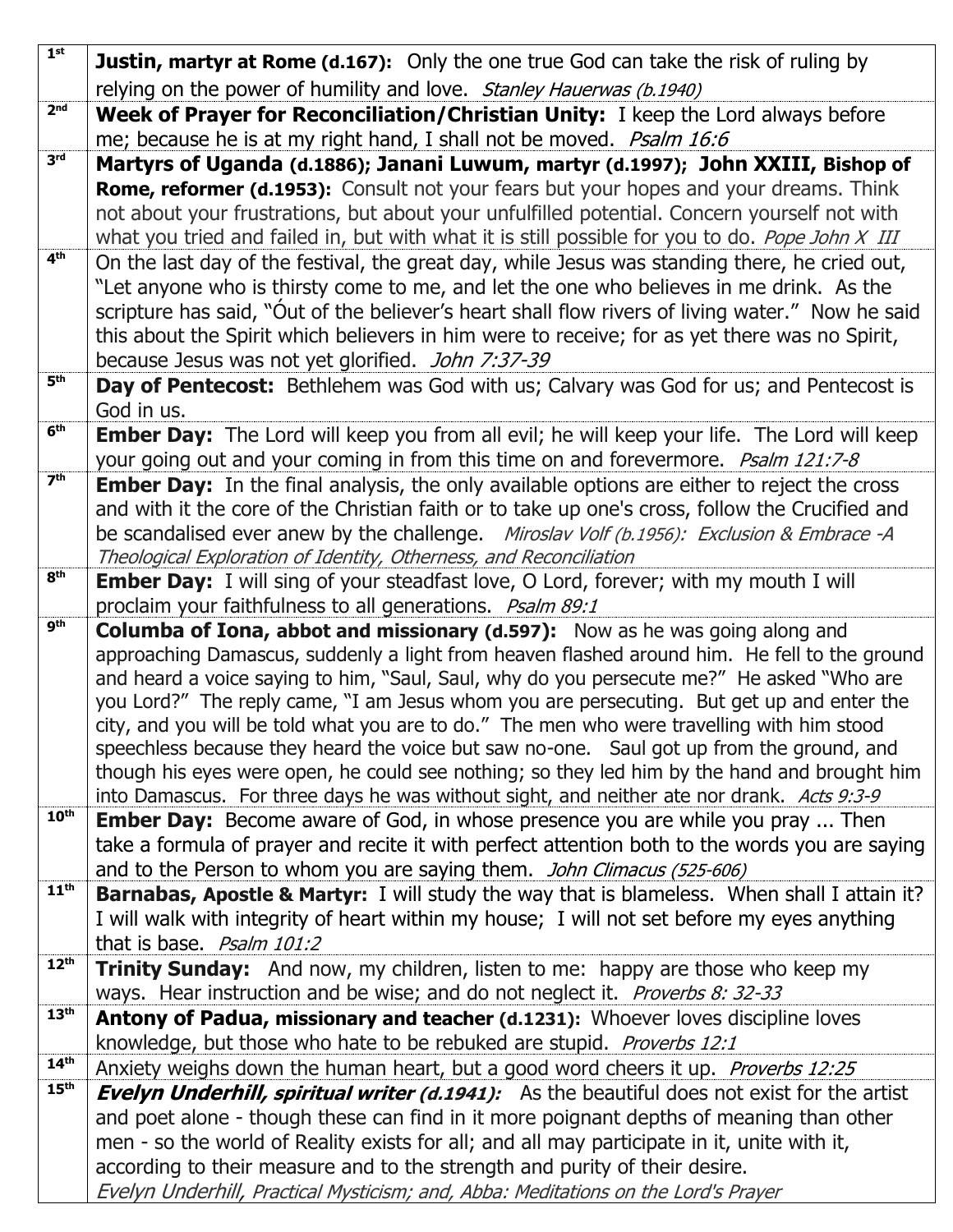| 16 <sup>th</sup> | <b>Thanksgiving for the Holy Communion:</b> Praise the Lord! How good it is to sing praises<br>to our God: for he is gracious, and a song of praise is fitting. <i>Psalm 147:1</i>  |
|------------------|-------------------------------------------------------------------------------------------------------------------------------------------------------------------------------------|
| 17 <sup>th</sup> | The doctrines of grace humble man without degrading him and exalt him without inflating                                                                                             |
|                  | him. <i>Charles Hodge (1797-1878)</i>                                                                                                                                               |
| 18 <sup>th</sup> | What makes authentic disciples is not visions, ecstasies, biblical mastery of chapter and                                                                                           |
|                  | verse, or spectacular success in the ministry, but a capacity for faithfulness. Buffeted by the                                                                                     |
|                  | fickle winds of failure, battered by their own unruly emotions, and bruised by rejection and                                                                                        |
|                  | ridicule, authentic disciples may have stumbled and frequently fallen, endured lapses and                                                                                           |
|                  | relapses, gotten handcuffed to the fleshpots and wandered into a far country. Yet, they                                                                                             |
|                  | kept coming back to Jesus. Brennan Manning (1934-2013)                                                                                                                              |
| 19 <sup>th</sup> | <b>Second Sunday after Pentecost:</b> Without Pentecost the Christ-event – the life, death                                                                                          |
|                  | and resurrection of Jesus – remains imprisoned in history as something to remember, think                                                                                           |
|                  | about and reflect on. The Spirit of Jesus comes to dwell within us, so that we can become                                                                                           |
| 20 <sup>th</sup> | living Christs here and now. Henri Nouwen                                                                                                                                           |
|                  | My brothers and sisters whenever you face trials of any kind, consider it nothing but joy,<br>because you know that the testing of your faith produces endurance; and let endurance |
|                  | have its full effect, so that you may be mature and complete, lacking in nothing. James 1:1-4                                                                                       |
| 21 <sup>st</sup> | But be doers of the word, and not merely hearers who deceive themselves. For if any are                                                                                             |
|                  | hearers of the word and not doers, they are like those who look at themselves in a mirror;                                                                                          |
|                  | for they look at themselves and, on going away, immediately forget what they were like.                                                                                             |
|                  | But those who look into the perfect law, the law of liberty, and persevere, being not hearers                                                                                       |
| 22 <sup>nd</sup> | who forget but doers who $act$ – they will be blessed in their doing. James 1:22-25                                                                                                 |
|                  | Alban, first British martyr (d.c.209): Turn my heart to your decrees, and not to selfish<br>gain. Psalm 119:38                                                                      |
| 23 <sup>rd</sup> | Sometimes the best gain is to lose. George Herbert (1593-1633)                                                                                                                      |
| 24 <sup>th</sup> |                                                                                                                                                                                     |
|                  | <b>The Birth of John the Baptist:</b> He asked for a writing tablet and wrote, "His name is<br>John". And all of them were amazed. Immediately his mouth was opened and his tongue  |
|                  | freed, and he began to speak, praising God. Luke 1:63-65                                                                                                                            |
| 25 <sup>th</sup> | O give thanks to the Lord, for he is good, for his steadfast love endures forever. <i>Psalm 136:1</i>                                                                               |
| 26 <sup>th</sup> | <b>Third Sunday after Pentecost:</b> The only journey is the journey within.                                                                                                        |
| 27 <sup>th</sup> | Rainer Maria Rilke (1875-1926)                                                                                                                                                      |
|                  | Cyril of Alexandria, bishop and teacher (d.444): Let my prayer be counted as incense                                                                                                |
| 28 <sup>th</sup> | before you; and the lifting up of my hands an evening sacrifice. <i>Psalm 141:2</i><br><b>Iranaeus of Lyons, bishop and teacher (d.c.200):</b> As long as anyone has the means of   |
|                  | doing good to his neighbours, and does not do so, he shall be reckoned a stranger to the                                                                                            |
|                  | love of the Lord. Irenaeus of Lyons                                                                                                                                                 |
| <b>29TH</b>      | <b>Peter and Paul, Apostles &amp; Martyrs:</b> I will pay my vows to the Lord in the presence of all                                                                                |
|                  | his people. In the courts of the house of the Lord, in your midst, O Jerusalem. Praise the                                                                                          |
|                  | Lord! Psalm 116:18-19                                                                                                                                                               |
| 30 <sup>th</sup> | We must not wish for the disappearance of our troubles but for the grace to transform                                                                                               |
|                  | them. Simone Weil (1909-1943)                                                                                                                                                       |